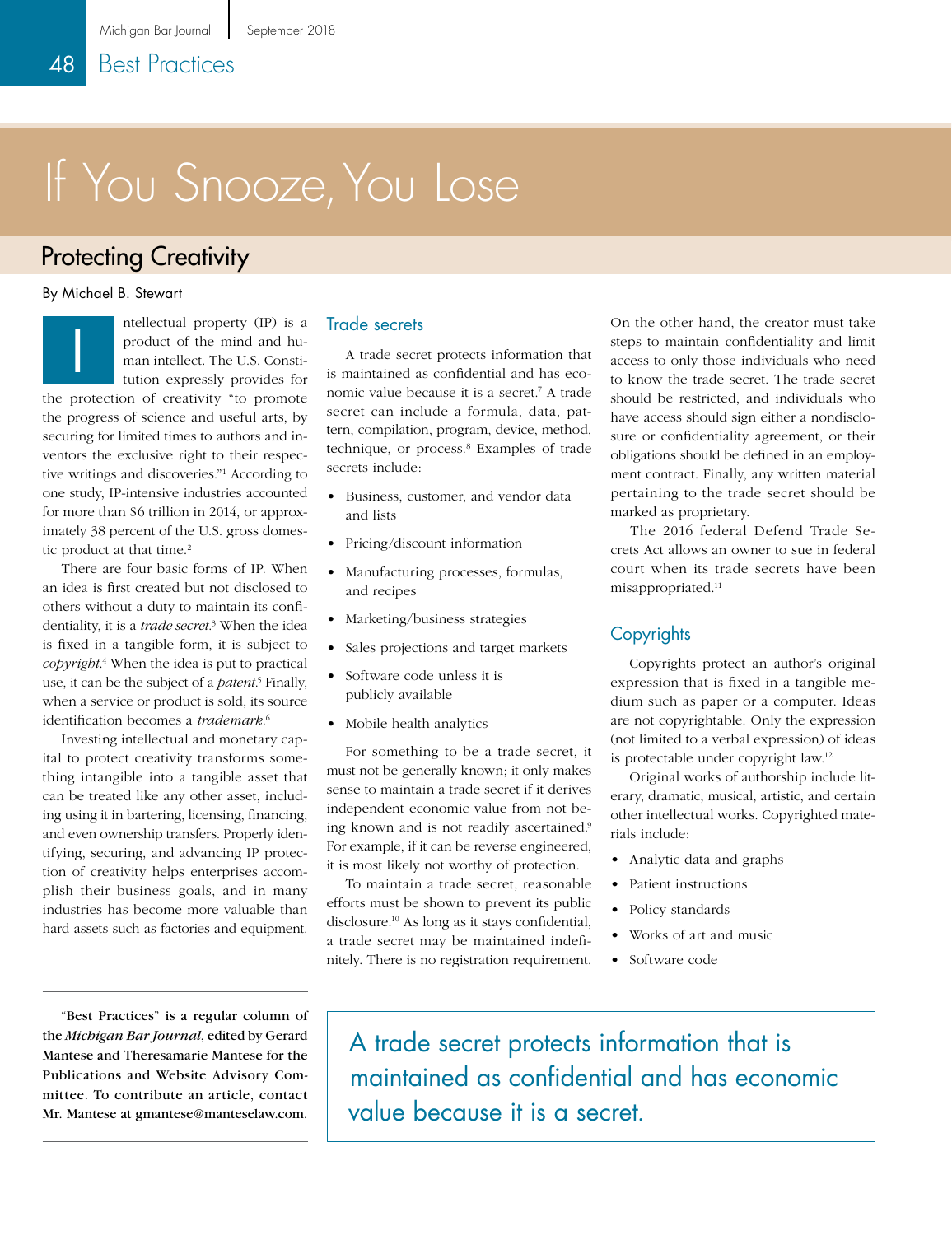# Best Practices 49

A patent allows its owner to prevent others from making, using, selling or offering to sell, or importing devices covered by the claims of the patent.

A copyright is created as soon as creativity is fixed in a tangible medium that is sufficiently stable and permanent to allow the work to be perceived, reproduced, or otherwise communicated for a period of more than transitory duration. Copyrights may be enjoyed for many decades, but eventually expire.

To have a copyright, however, the work must be original. This means that the work originates from the author. Even if works are identical, each is entitled to copyright protection if created independently. Moreover, the work need not have literary or artistic value, but must have some minimal degree of creativity.13

If a copyrighted work is a "work made for hire"—such as a work prepared by an employee—then there is a single author, such as the company for whom a work was created. If an independent contractor creates a work, the company should obtain a written assignment of the copyright, including language preventing the contractor from seeking reversion of the copyright in the future.14

To obtain damages for copyright infringement, including potentially significant enhanced statutory damages and attorney fees in the case of willful infringement, it is important to register a copyright with the U.S. Copyright Office within three months after publication or before infringement begins.<sup>15</sup>

#### **Patents**

Unlike copyrights, patents protect ideas and their practical implementation.<sup>16</sup> Most applications are prepared and filed with the U.S. Patent and Trademark Office by attorneys who have been subjected to a separate vetting and examination process,

including satisfying certain technical educational requirements.17

Utility patents protect new and useful processes, machines, articles of manufacture, or compositions of matter.18 A utility patent cannot be obtained on any item in its natural state or as it occurs in nature.19 Design patents protect ornamental features for devices and user interfaces.20

Utility patents typically last up to 20 years from the original filing date while design patents usually last up to 15 years from the date of grant. $21$  To obtain any scope of protection, patents must undergo a full registration process including substantive examination.22 If successful, the registration process averages generally at least two years to complete after an application is filed, with utility applications taking longer to examine than design applications.<sup>23</sup> A patent may only be enforced upon grant.<sup>24</sup>

A patent allows its owner to prevent others from making, using, selling or offering to sell, or importing devices covered by the claims of the patent.25 It does not, however, necessarily give its owner the right to make, use, or sell his or her invention (e.g., a product may be covered by multiple patents to different owners).

As with copyrights, it is important to control ownership of all patent assets. Employee inventors typically assign their rights for each patent application by way of a separate written agreement even if their employment agreement provides for assigning all IP.

A patent application undergoes a formal examination at the U.S. Patent and Trademark Office. An examiner specializing in the technology to which the invention pertains compares the application's claims setting forth the metes and bounds of the invention much like a deed for a piece of real estate. If the application is rejected, the applicant may amend the claims or explain why the application is patentable. If the process is successful, a patent is ultimately granted. In the United States, historically approximately 60 percent of all applications filed achieve patent status when reviewing historic patent data available from the Patent and Trademark Office.<sup>26</sup> One study from 2015 suggests that the percentage of applications granted patent status between 1996 and mid-2013 is lower.<sup>27</sup> Yet another article notes the 60 percent historic rate and states that while patent approvals have been rising, this does not necessarily mean more innovation.28

An invention must be new and not previously known by others and not be obvious to others at the time of invention.<sup>29</sup> In the case of utility applications, the invention must have a practical purpose. Additionally, a patent application must give a sufficiently clear explanation of the invention to enable a person of ordinary skill in the art to which the invention pertains to make and use the invention without undue experimentation.30 An inventor must also disclose the best method known for carrying out the claimed invention at the time of filing.<sup>31</sup> Finally, it is essential to disclose the known pertinent prior art (e.g., articles, pictures, gene code sequences, diagrams, and earlier patents).<sup>32</sup>

For patent protection, the United States is like most of the rest of the world, having changed from a "first to invent" to a "first to file" schema, but unlike other countries, the United States provides a limited and restricted grace period.<sup>33</sup> Thus, one should file early.

It is possible to file a specialized patent application called a *provisional application* before filing a utility application.<sup>34</sup> A provisional application acts as a placeholder for a utility application, which must be filed within one year of the provisional application. Never examined, a provisional application may be informal and in some cases can be filed shortly before presentations are made to a potential customer who refuses to sign a nondisclosure agreement. There is a danger, however, of losing the filing date if the provisional application does not adequately disclose the inventive concept of the utility application when it's filed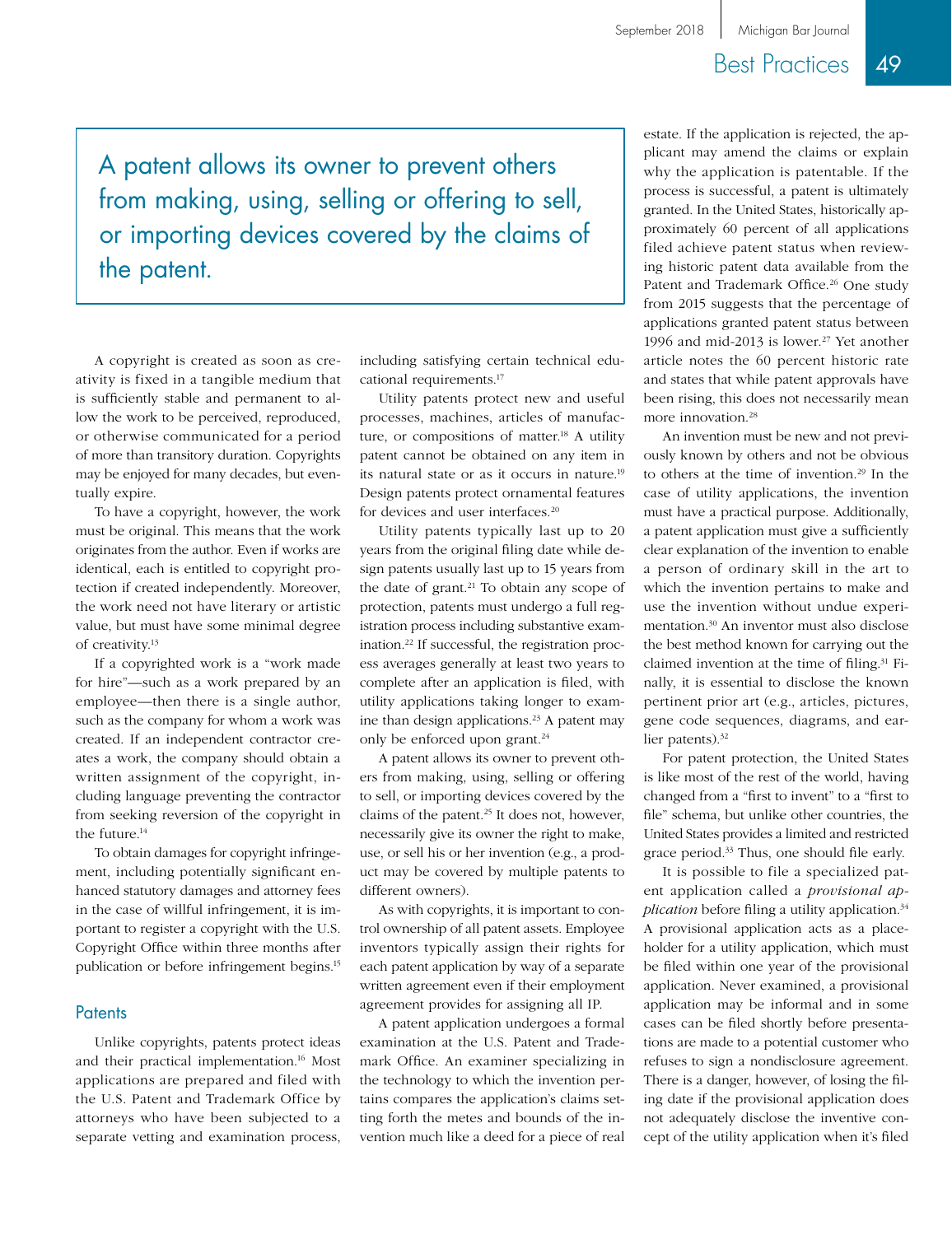Domain names or social media handles have become an extremely important component to trademark protection.

later. Thus, informal provisional applications should be filed judiciously (e.g., when an immediate public disclosure is necessary).

Finally, once a patent application is filed, it is permissible to use the designation "patent pending" in relation to a product or process until the patent is granted or the application abandoned. Once a patent is issued, it is crucial to mark any product with the patent number or use virtual marking to maximize the possible damages available for infringement.<sup>35</sup>

# **Trademarks**

A trademark is any word, name, symbol, or device used to identify and distinguish goods and services and to indicate their source. It helps guarantee and maintain a demand for the product or service and is often used as a marketing tool to build a brand, differentiating one source from another.36 Trademarks include:

- Word marks such as CHEVROLET® (US Trademark Registration No. 1667108)
- Logos such as the CHEVROLET bowtie chevron  $\blacksquare$  ® (US Trademark Registration No. 1661628)
- Slogans such as FIND NEW ROADS® by CHEVROLET® (US Trademark Registration No. 4700290)
- Colors such as pink fiberglass insulation (US Trademark Registration No. 1439132)
- Sounds such as the NBC® chimes (US Trademark Registration No. 0916522)
- Smells such as one associated with PLAY-DOH® modeling compound (US Trademark Registration No. 5467089)
- Trade dress such as a distinctive restaurant layout (US Trademark Registration No. 4170356)<sup>37</sup>

Some types of trademarks are much more difficult to register than others, with colors, sounds, and smells being among the most challenging because they can never be inherently distinctive.<sup>38</sup>

A federal registration gives additional rights including constructive notice to the public of the registrant's claim of ownership of the mark and the exclusive right to use the mark nationwide (subject to preexisting common-law rights in a limited geographic area) in connection with the goods or services listed in the registration.<sup>39</sup> Enhanced damages including attorney fees may be available if there is willful infringement.40 While federal trademark registrations must be renewed regularly, it is possible to maintain trademark protection indefinitely.<sup>41</sup> Registrations are granted on a first-come basis for specific goods or services; therefore, a delay in filing may result in a loss of potential rights.42 When a trademark has a federal registration, it should be identified with ®. 43

Finally, domain names or social media handles have become an extremely important component to trademark protection. Registering them should be done concurrently with seeking a trademark registration.

## United States Supreme Court rulings

Recent United States Supreme Court rulings highlight the importance of IP:

- *SCA Hygiene v First Quality Baby Products*: Patent owners may allow patent infringement damages to accrue up to the full six-year term before suing.<sup>44</sup>
- *TC Heartland v Kraft Foods*: Patent infringement litigation venue is limited to either the state of incorporation or where the defendant has a regular place of business.45
- *Impression Products v Lexmark*: The first U.S. sale of a patented article exhausts patent rights.46
- *Oil States Energy Services, LLC v Greene's Energy Group, LLC*: A patent is a public right, not a private right.<sup>47</sup>
- *Matal v Tam*: Offensive trademarks can be federally registered.<sup>48</sup>
- *Athletica v Varsity Brands*: Surface decorations on a cheerleader uniform may be protected by copyright.<sup>49</sup>

## Conclusion

It is important to protect creativity as soon as practicable or it may be lost. Trade secrets or the registration benefits of patents, copyrights, and trademarks provide a significant competitive benefit in the marketplace and the ability to control how secured creativity is used and by whom.  $\blacksquare$ 



*Michael B. Stewart is a founder of Fishman Stewart PLLC. He has bachelor's degrees in mechanical engineering and English and a master's degree in aerospace engineering. A registered pat-*

*ent attorney, he has been recognized by Best Lawyers, Super Lawyers,* dbusiness*, Leading Lawyers, IAM patent 1000, IP Stars, and as a "Leader in the Law." Stewart's pro bono and volunteer efforts have been recognized by the State Bar's "A Lawyer Helps."*

### ENDNOTES

- 1. US Const, art I, § 8, cl 8.
- 2. US Patent and Trademark Office, *Intellectual Property and the U.S. Economy: Industries in Focus* (2016) <[https://www.uspto.gov/sites/default/files/](https://www.uspto.gov/sites/default/files/documents/IPandtheUSEconomySept2016.pdf) [documents/IPandtheUSEconomySept2016.pdf](https://www.uspto.gov/sites/default/files/documents/IPandtheUSEconomySept2016.pdf)>. All websites cited in this article were accessed August 16, 2018.
- 3. MCL 445.1902.
- 4. 17 USC 102(a).
- 5. 35 USC 101.
- 6. 15 USC 1127.
- 7. 18 USC 1839(3)(B).
- 8. 18 USC 1839(3).
- 9. 18 USC 1839(3)(B).
- 10. 18 USC 1839(3)(A).
- 11. 18 USC 1836(b).
- 12. US Copyright Office, *Circular 1: Copyright Basics* <https://www.copyright.gov/circs/circ01.pdf> and *What Does Copyright Protect?* [<https://](https://www.copyright.gov/help/faq/faq-protect.html) [www.copyright.gov/help/faq/faq-protect.html](https://www.copyright.gov/help/faq/faq-protect.html)>.